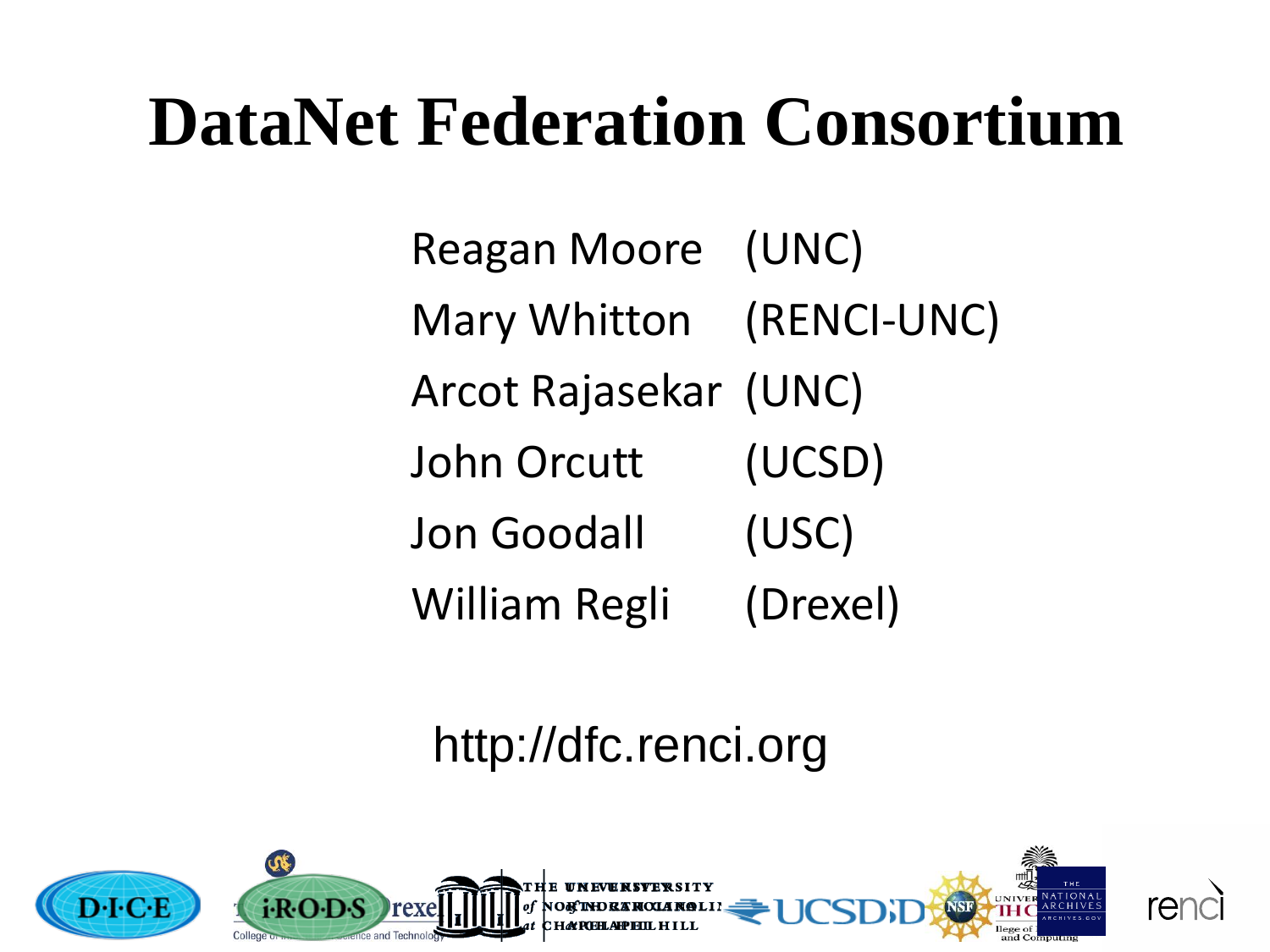## DataNet Federation Consortium Data Driven Science

- Implement national data grid
	- Federate existing discipline-specific data management systems to enable national research collaborations
- Enable collaborative research on shared data collections
	- Manage collection life cycle as the user community broadens
- Integrate "live" research data into education initiatives
	- Enable student research participation through control policies

Cyber-infrastructure Partners: Univ. of North Carolina, Chapel Hill Univ. of California, San Diego Arizona State University Drexel University Duke University University of Arizona University of South Carolina



National Science Foundation Cooperative Agreement: OCI-0940841







THE UNIVERSITY of NORTH CAROLINA at CHAPEL HILL

Project Shared Collection Processing Pipeline Digital Library Reference Collection Federation

#### *Collection Life Cycle*

Science and Engineering Initiatives: Ocean Observatories Initiative the iPlant Collaborative **CUAHSI** CIBER-U Odum Social Science Institute Temporal Dynamics of Learning Center

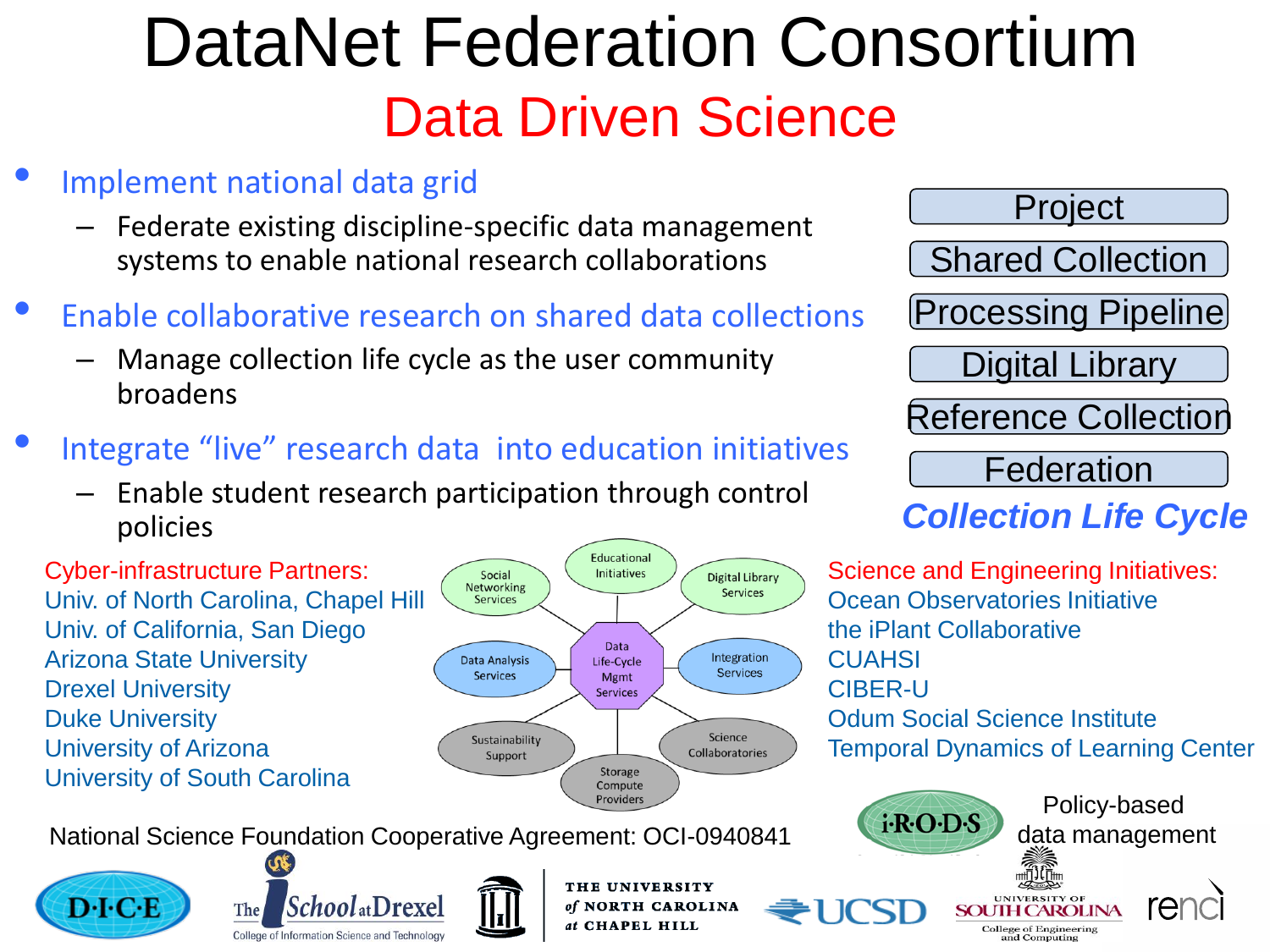# Collaboration Environment

- Manage data and workflows for reproducible research
	- Enforce domain policies
	- Capture workflow process provenance
	- Interact with remote data resources
	- Capture copies of all research data and metadata
	- Orchestrate data intensive and compute workflows
- Enable research project to manage research results
	- Create / share / publish / archive / repurpose
	- Reference collections







**OLINA** 



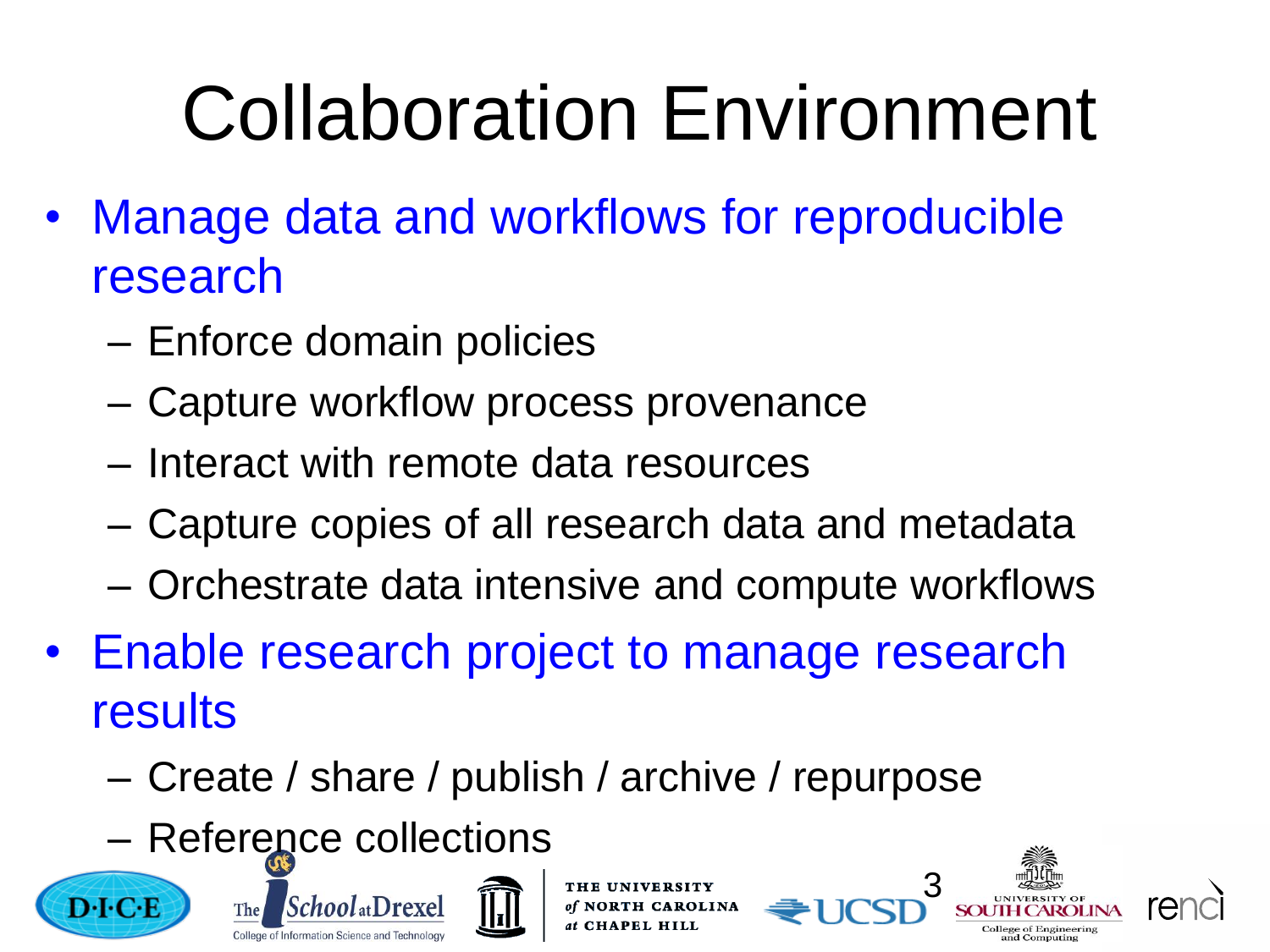## Federation of Federations

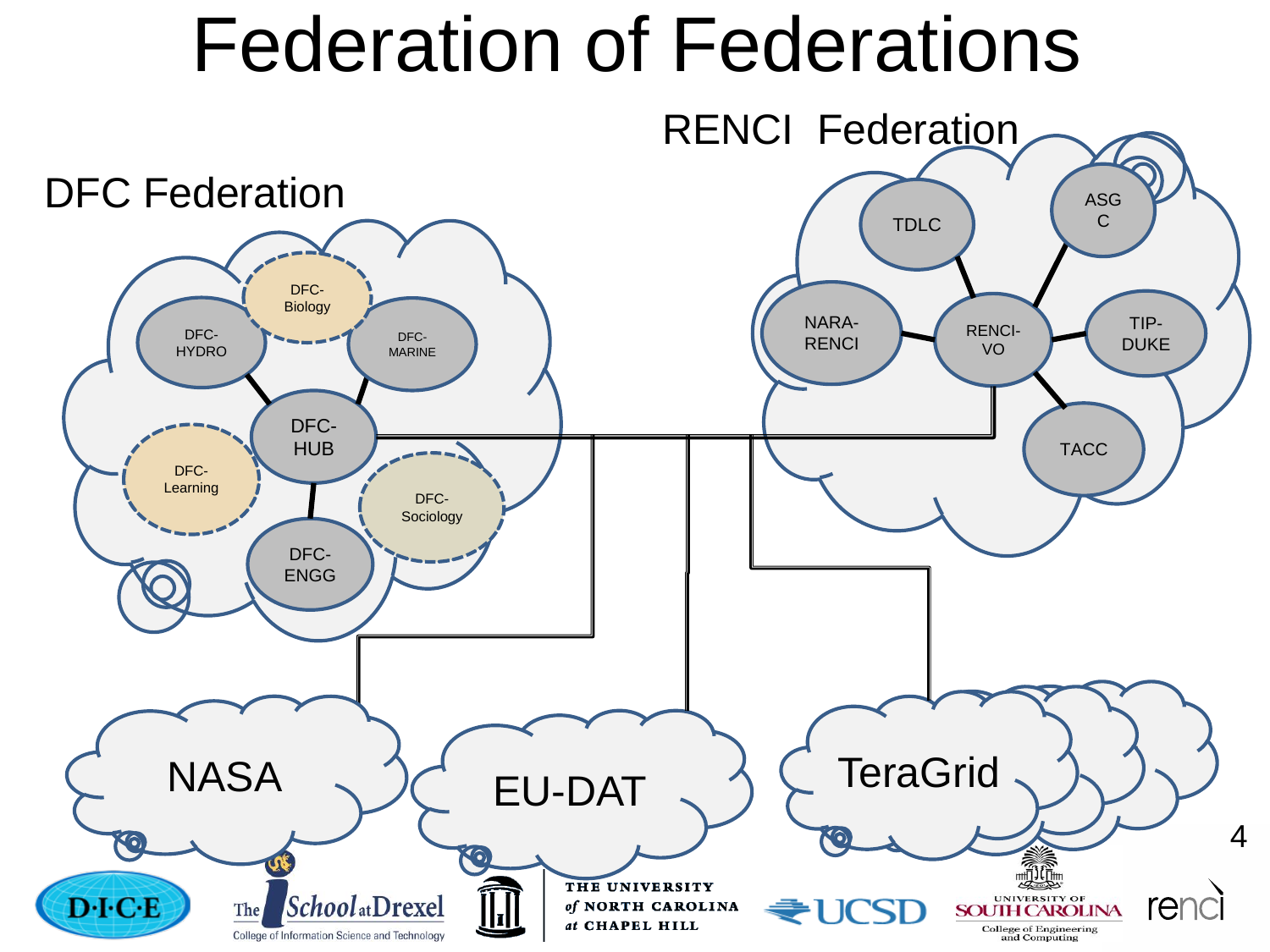### DFC Grid Phase-1 (current federation)

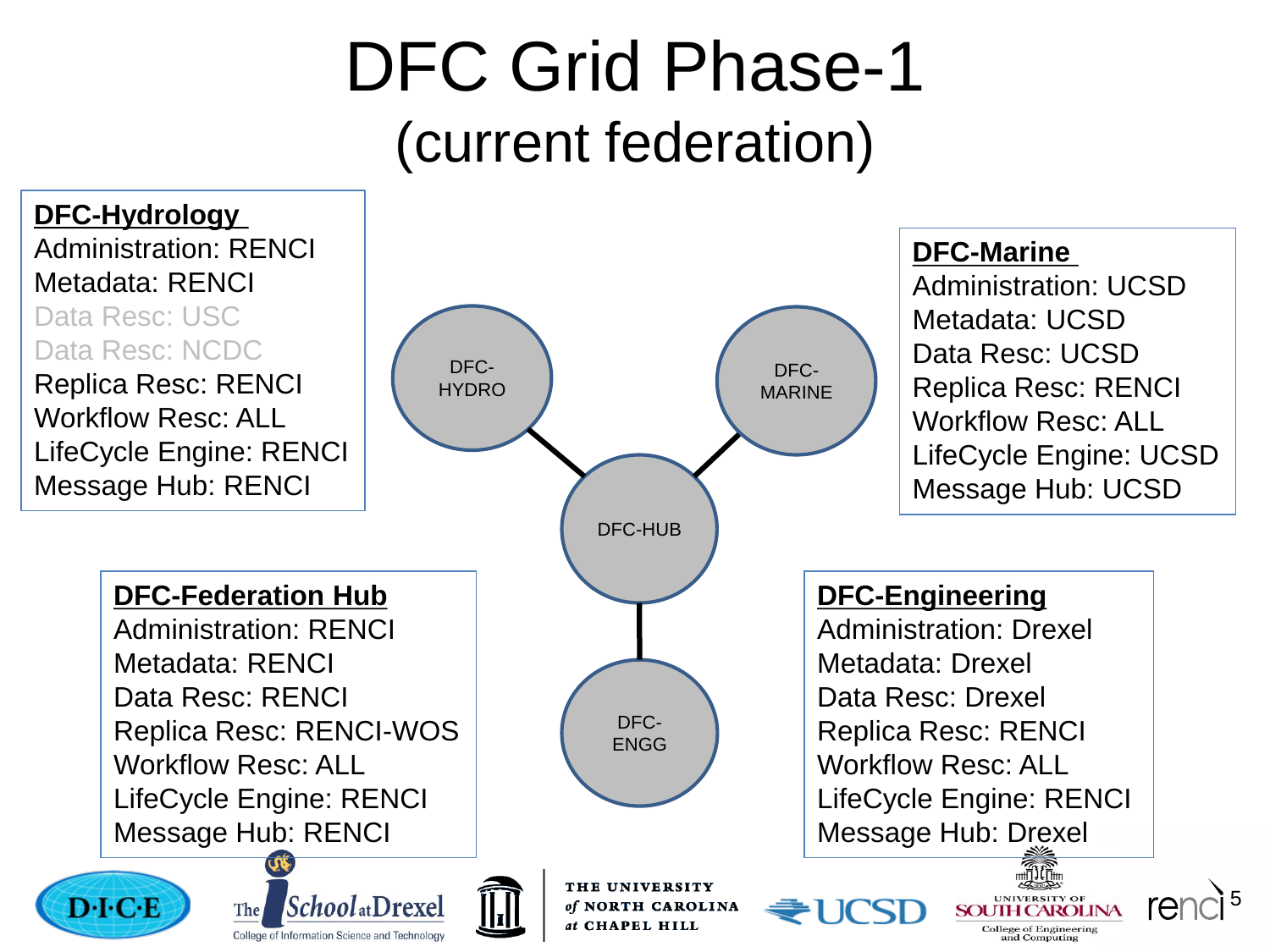# Data Grid

• Build on capabilities of iRODS data grid – Soft links: Register remote data file into a

#### collection

- Active object: Register a workflow into a collection
- 
- Policies: Validate assessment criteria

Automate administrative tasks

– Federation: Manage federation policies







THE UNIVERSITY of NORTH CAROLINA at CHAPEL HILL



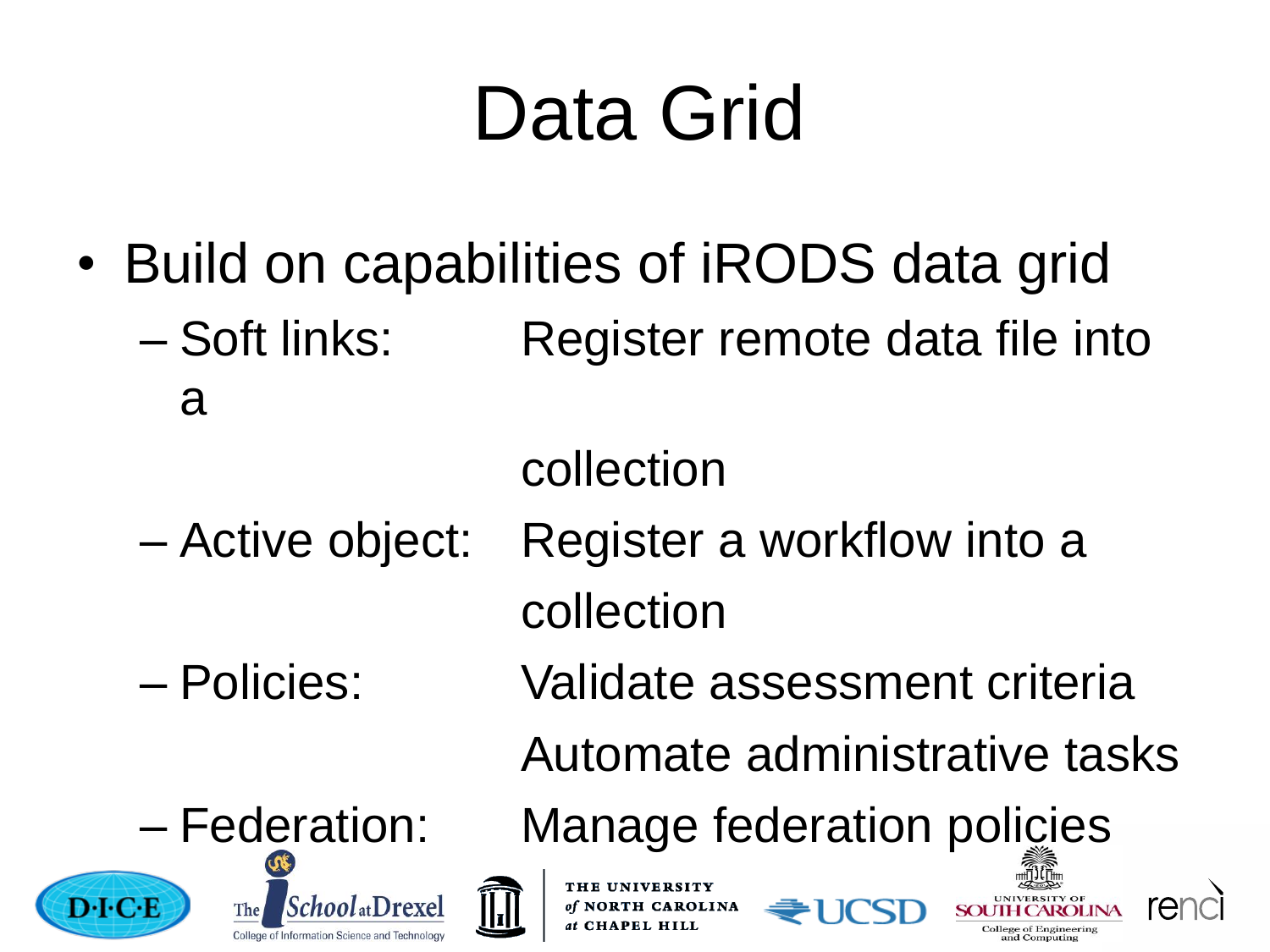# Applications

- Provide access to NOAA climatic data record archive for Ocean Observatories Initiative data streams
	- Interface to OOI stream service
- Automate hydrology workflow analyses – Access to NOAA, USGS repositories
- Build an engineering digital library – Support registry for engineering data formats







**NORTH CAROLINA** 



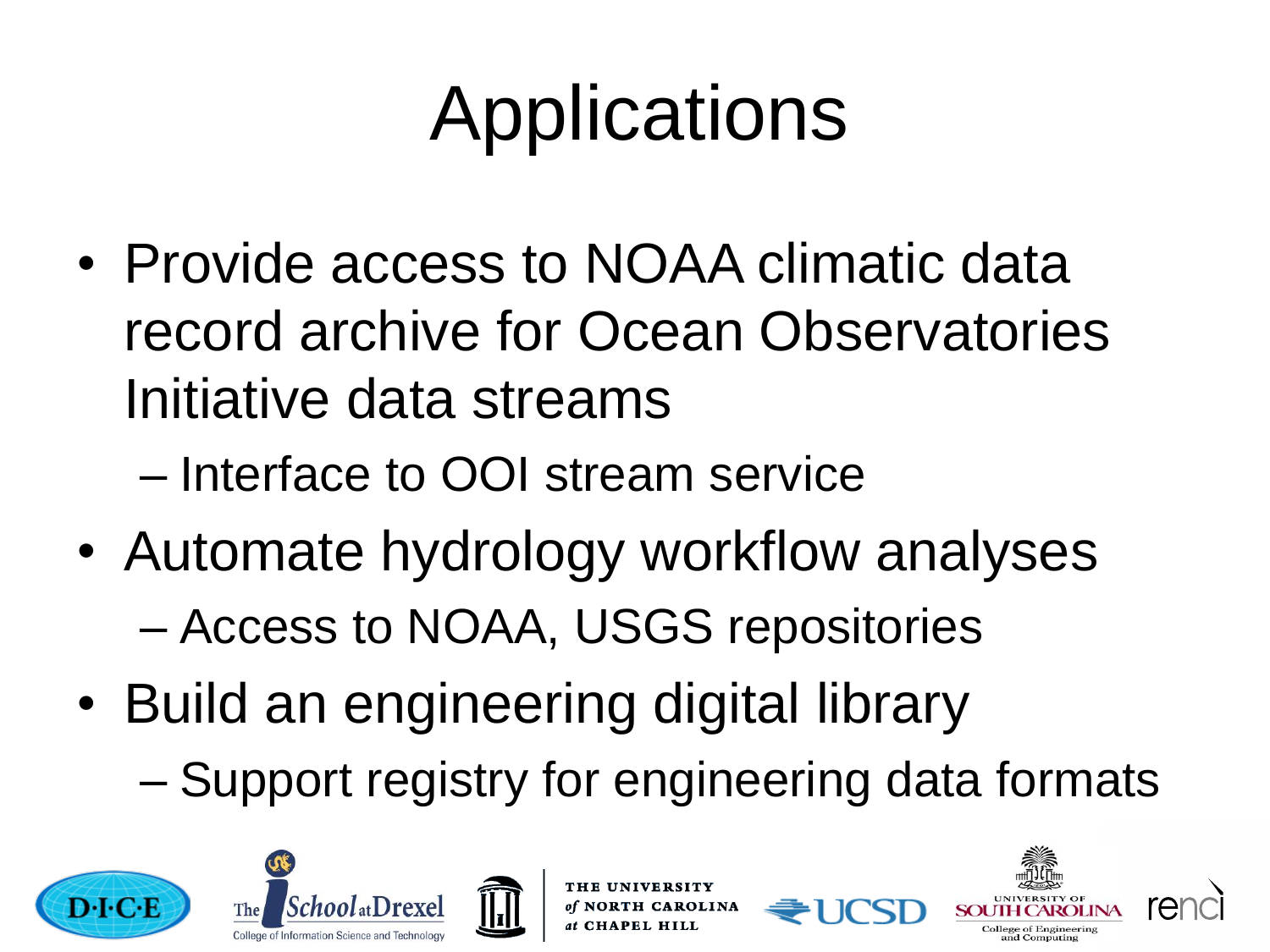# Extensible Environment

- Federate additional data management systems
	- Incorporate Pluggable Authentication Modules
	- Support data analysis libraries netCDF
	- Incorporate semantic mediation HIVE
- Apply to NSF infrastructure projects – EarthCube – NSF Geosciences – XSEDE







**NORTH CAROLINA**